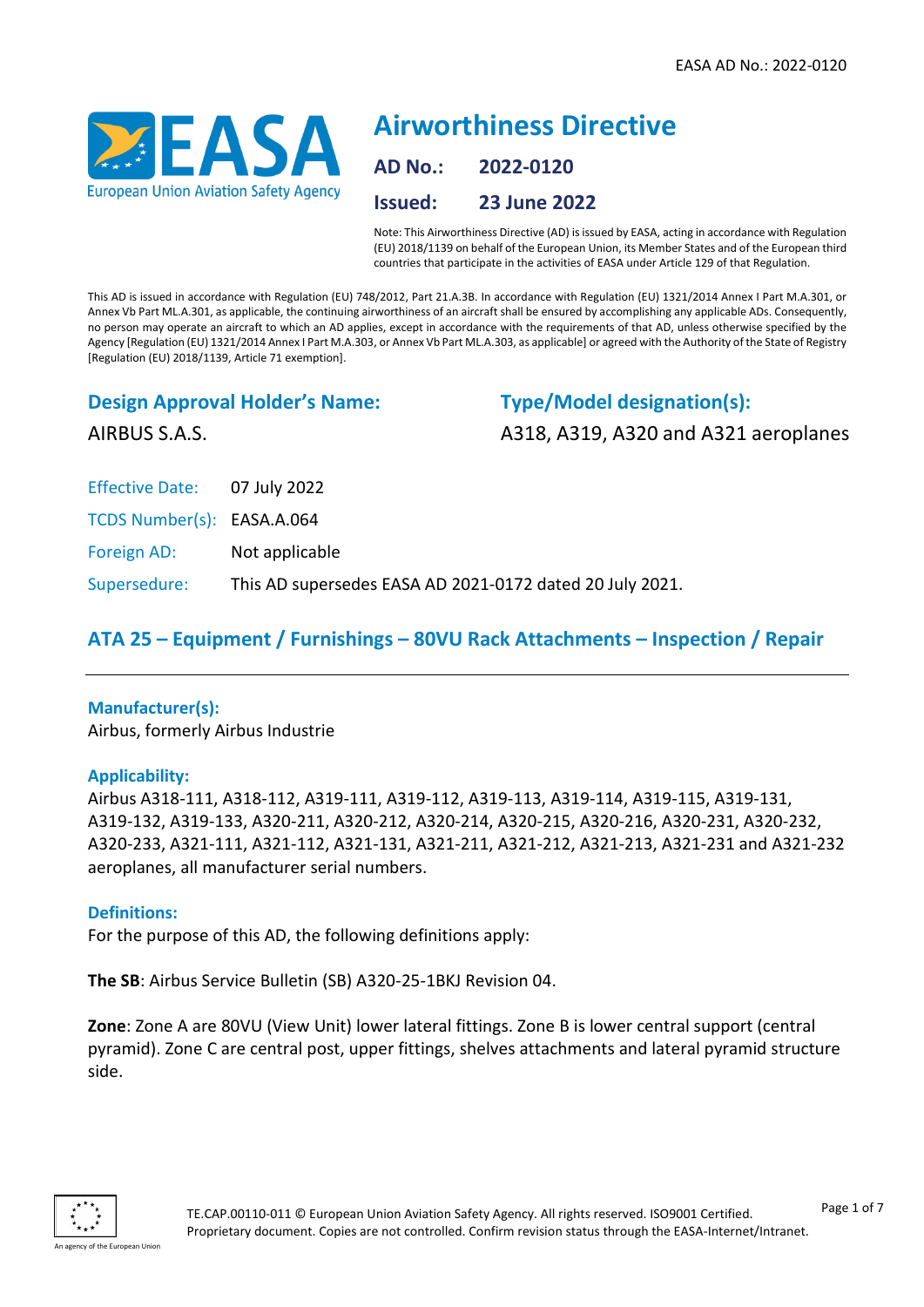#### **Groups:**

| Group        | Aeroplane Configuration(s) (see Note 1 of this AD)                                                                                                                                                                                                                                                                                                                                                                                                                   |
|--------------|----------------------------------------------------------------------------------------------------------------------------------------------------------------------------------------------------------------------------------------------------------------------------------------------------------------------------------------------------------------------------------------------------------------------------------------------------------------------|
| $\mathbf{1}$ | Airbus modification (mod) 34804 not embodied in production, and Airbus SB<br>A320-53-1215, SB A320-25-1557, Repair Instruction (RI) Number<br>R53113174000 (left-hand, LH) and RI Number R53113174001 (right-hand, RH)<br>not embodied in service                                                                                                                                                                                                                    |
| 2            | Airbus mod 34804 not embodied in production, and Airbus SB A320-53-1215,<br>RI Number R53113174000 (LH) and RI Number R53113174001 (RH) not<br>embodied in service, and Airbus SB A320-25-1557 original issue, Revision 01 or<br>Revision 02 embodied in service<br>or<br>Airbus mod 34804 not embodied in production, and Airbus SB A320-53-1215<br>not embodied in service, and RI Number R53113174000 (LH) and RI Number<br>R53113174001 (RH) embodied in service |
| 3            | Airbus mod 34804 not embodied in production, and Airbus SB A320-53-1215<br>and SB A320-25-1557 embodied in service;<br>or<br>Airbus mod 34804 not embodied in production, and Airbus SB A320-53-1215,<br>RI Number R53113174000 (LH) and RI Number R53113174001 (RH) embodied<br>in service                                                                                                                                                                          |
| 4            | Airbus mod 34804 embodied in production                                                                                                                                                                                                                                                                                                                                                                                                                              |

Note 1: Airbus SB A320-25-1557 Revision 03 includes reference to Airbus SB A320-53-1215 as concurrent requirement.

Note 2: Following accomplishment of Airbus SB A320-53-1215 and SB A320-25-1557, a Group 1 aeroplane is considered to be a Group 3 aeroplane. Following accomplishment of Airbus SB A320-53-1215, a Group 2 aeroplane is considered to be a Group 3 aeroplane.

#### **Reason:**

Damage to the lower lateral fittings of the 80VU rack, typically elongated holes, migrated bushes, and/or missing bolts, has been reported on in-service aeroplanes not having Airbus mod 34804 embodied. The 80VU rack contains computers for flight controls, communication and radionavigation. In addition, damage to the lower central support fitting (including cracking) has been reported.

Failure of the 80VU fittings, in combination with a high load factor or strong vibration, could lead to failure of the rack structure and/or computers or rupture/disconnection of the cable harnesses to one or more computers located in the 80VU rack. Even though the computer functions are duplicated across other racks, multiple system failures or (partial) disconnection of systems, if occurring during a critical phase of flight, could result in reduced control of the aeroplane.

To address this potential unsafe condition, Airbus published SB A320-25A1555 and SB A320-25- 1557 original issue, and EASA issued AD 2007-0276 to require repetitive inspections of the lower

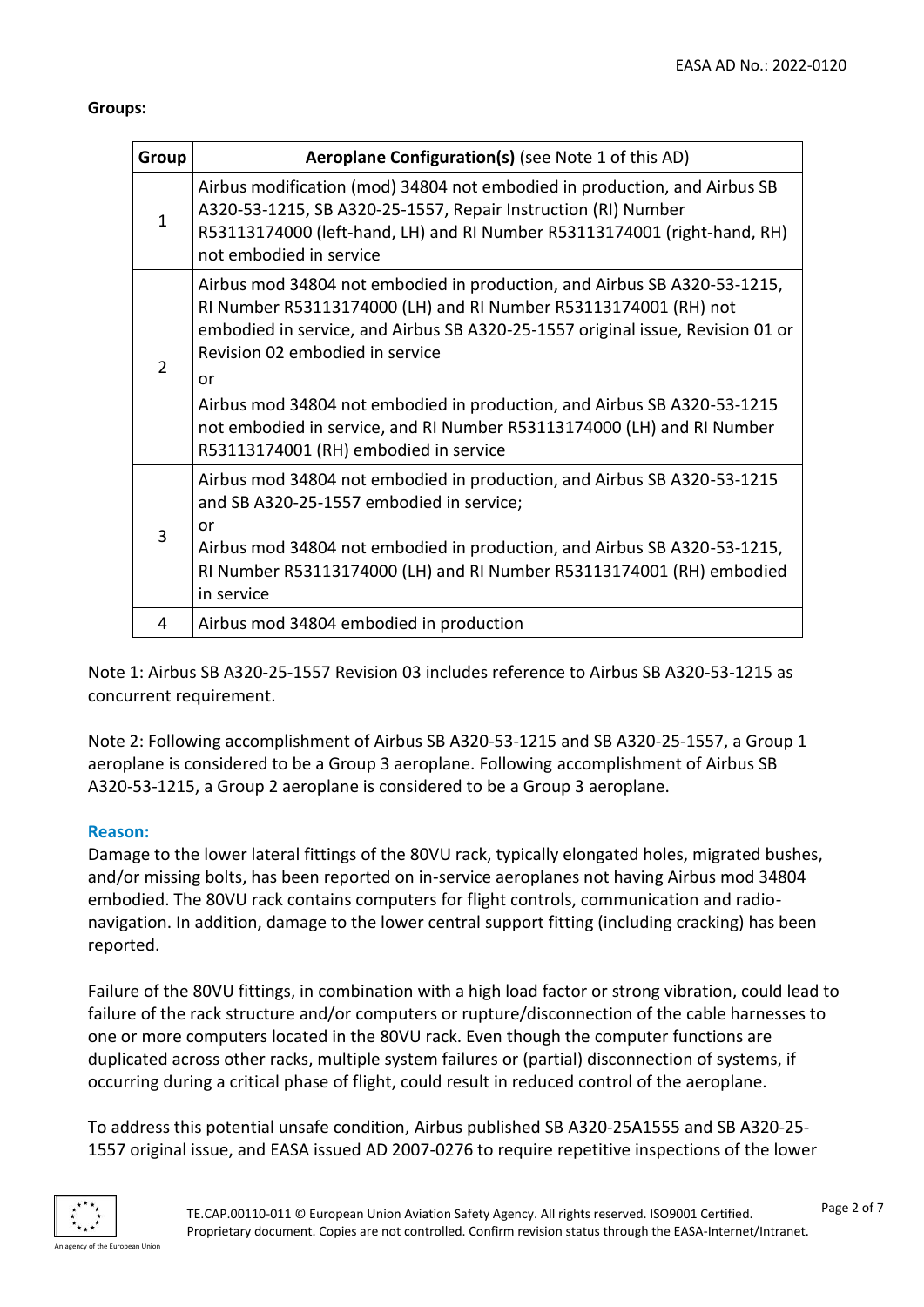lateral 80VU fittings and the lower central 80VU support and, depending on findings, the accomplishment of corrective actions. That AD was later revised to introduce a reinforced lower central support (SB A320-53-1215) as an optional terminating action for the repetitive inspections.

After EASA AD 2007-0276R1 was issued, prompted by in-service experience, Airbus published SB A320-25A1555 Revision 03 to amend the inspection program, and EASA issued AD 2012-0134, superseding EASA AD 2007-0276R1, to require those inspections at reduced intervals.

After that AD was issued, new damage was found on aeroplanes having Airbus SB A320-53-1215 and SB A320-25-1557 embodied, which therefore could no longer be considered terminating action for the repetitive inspections. Damage was also found on aeroplanes on which Airbus mod 34804 (VU reinforcement  $-1^{st}$  step) was embodied in production. Consequently, Airbus published SB A320-25-1BKJ Revision 02 providing new instructions for inspection of the 80VU rack, and EASA issued AD 2021-0045, which superseded EASA AD 2012-0134, to expand the Applicability and require those new repetitive inspections.

After that AD was issued, additional damage was reported which led to an amendment of the compliance time to inspect certain affected parts, depending on aeroplane configuration. Consequently, EASA issued AD 2021-0172, superseding EASA AD 2021-0045, to update the compliance time for the various configurations.

Since that AD was issued, following customer feedback, Airbus published the SB, as defined in this AD, to amend and provide additional clarification on the threshold and compliance time for inspection applicable to each aeroplane configuration and zone.

For the reasons described above, this AD retains the requirements of EASA AD 2021-0172, which is superseded, and requires accomplishment of inspections and corrective actions in accordance with the amended SB instructions.

#### **Required Action(s) and Compliance Time(s):**

Required as indicated, unless accomplished previously:

#### **Inspection(s):**

(1) Before exceeding the threshold and, thereafter, at intervals as defined in Table 1 of this AD, as applicable depending on aeroplane group and zone, accomplish a Special Detailed Inspection (SDI) of the each zone in accordance with the instructions of the SB.

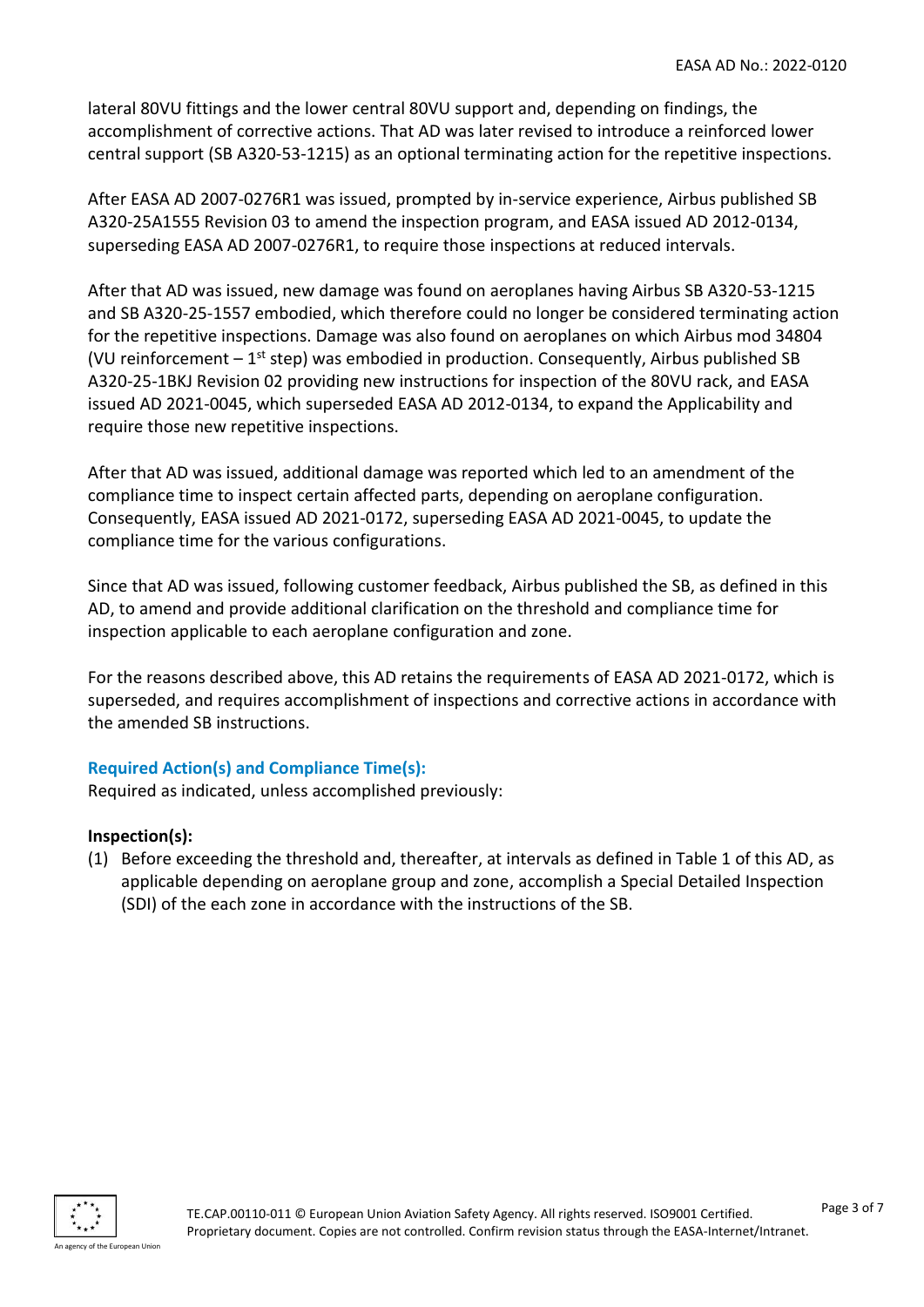| Group          | Zone         | <b>Threshold</b>                                                                                                                                                                                                                                                                                                                                                      | <b>Interval</b>  |
|----------------|--------------|-----------------------------------------------------------------------------------------------------------------------------------------------------------------------------------------------------------------------------------------------------------------------------------------------------------------------------------------------------------------------|------------------|
| $\mathbf{1}$   | A            | Before exceeding 19 500 flight cycles (FC) since aeroplane first flight,<br>or<br>before exceeding 19 500 FC since last repair<br>per Airbus SB A320-25A1555 at any revision,                                                                                                                                                                                         |                  |
|                | B            | or<br>within 500 FC since last inspection per Airbus SB A320-25A1555 Revision 03,<br>or<br>within 500 FC after 03 August 2021<br>[the effective date of EASA AD 2021-0172]<br>whichever occurs later                                                                                                                                                                  | Within<br>500 FC |
|                | $\mathsf{C}$ | Before exceeding 19 500 FC since aeroplane first flight<br>or<br>within 500 FC after 03 August 2021<br>[the effective date of EASA AD 2021-0172]<br>whichever occurs later                                                                                                                                                                                            |                  |
|                | A            | Within 19 500 FC after Airbus SB A320-25-1557 embodiment,<br>or<br>within 19 500 FC after last repair<br>per RI R53113174000 and R53113174001,<br>nr<br>within 500 FC since last inspection per Airbus SB A320-25A1555 Revision 03,<br>or<br>within 500 FC after 03 August 2021<br>[the effective date of EASA AD 2021-0172]<br>whichever occurs later                | Within           |
| $\overline{2}$ | B            | Before exceeding 19 500 FC since aeroplane first flight,<br>or<br>before exceeding 19 500 FC since last repair<br>per Airbus SB A320-25A1555 at any revision,<br>or<br>within 500 FC since last inspection per Airbus SB A320-25A1555 Revision 03,<br>or<br>within 500 FC after 03 August 2021<br>[the effective date of EASA AD 2021-0172]<br>whichever occurs later | 500 FC           |
|                | C            | Before exceeding 19 500 FC since aeroplane first flight<br>or<br>within 500 FC after 03 August 2021<br>[the effective date of EASA AD 2021-0172]<br>whichever occurs later                                                                                                                                                                                            | Within<br>500 FC |

# Table 1 – SDI by Group and Zone



TE.CAP.00110-011 © European Union Aviation Safety Agency. All rights reserved. ISO9001 Certified. Proprietary document. Copies are not controlled. Confirm revision status through the EASA-Internet/Intranet.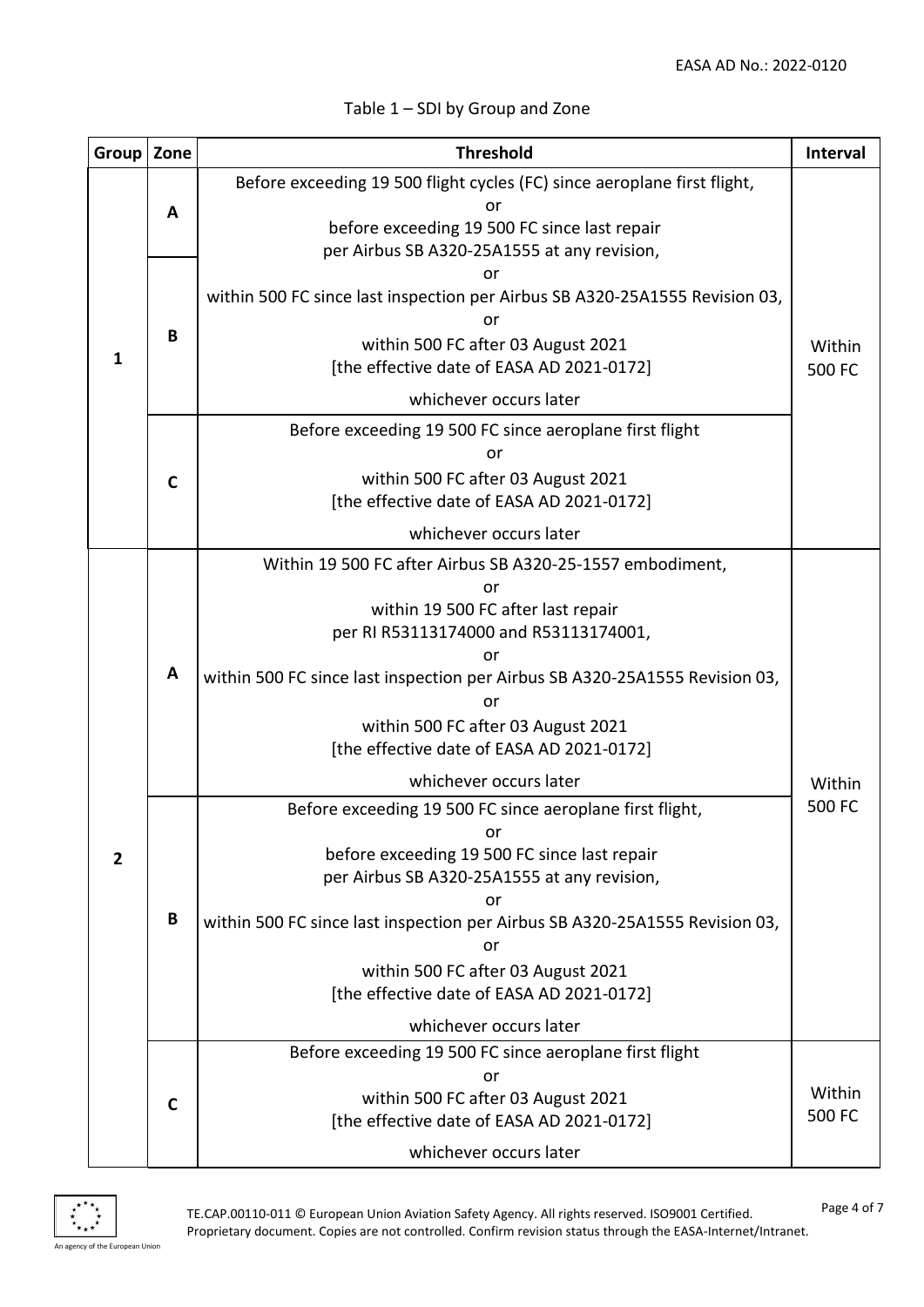| Group   Zone |             | <b>Threshold</b>                                                                                                                                                                                                                                                                                                                  | <b>Interval</b>    |
|--------------|-------------|-----------------------------------------------------------------------------------------------------------------------------------------------------------------------------------------------------------------------------------------------------------------------------------------------------------------------------------|--------------------|
| 3            | A           | Within 19 500 FC after Airbus SB A320-25-1557 embodiment,<br>or<br>Within 19 500 FC after last repair per<br>RI R53113174000 and R53113174001,<br>or<br>within 500 FC after 03 August 2021<br>[the effective date of EASA AD 2021-0172]                                                                                           |                    |
|              |             | whichever occurs later                                                                                                                                                                                                                                                                                                            |                    |
|              | B           | Within 19 500 FC after SB A320-53-1215 embodiment<br>or<br>within 500 FC after 03 August 2021<br>[the effective date of EASA AD 2021-0172]                                                                                                                                                                                        | Within<br>1 000 FC |
|              |             | whichever occurs later                                                                                                                                                                                                                                                                                                            |                    |
|              | $\mathbf c$ | Before exceeding 19 500 FC since aeroplane first flight<br>or<br>within 500 FC after 03 August 2021<br>[the effective date of EASA AD 2021-0172]<br>whichever occurs later                                                                                                                                                        |                    |
| 4            | A           | Before exceeding 19 500 FC since aeroplane first flight,<br>or<br>within 19 500 FC after last repair<br>per RI R53113174002 and R53113174003,<br>or<br>within 500 FC after 03 August 2021<br>[the effective date of EASA AD 2021-0172]<br>whichever occurs later<br>Before exceeding 19 500 FC since aeroplane first flight<br>or | Within             |
|              | B           | within 500 FC after 03 August 2021<br>[the effective date of EASA AD 2021-0172]<br>whichever occurs later                                                                                                                                                                                                                         | 1 000 FC           |
|              | $\mathbf C$ | Before exceeding 19 500 FC since aeroplane first flight<br>or<br>within 500 FC after 03 August 2021<br>[the effective date of EASA AD 2021-0172]<br>whichever occurs later                                                                                                                                                        |                    |

# Table 1 – SDI by Group and Zone – continued

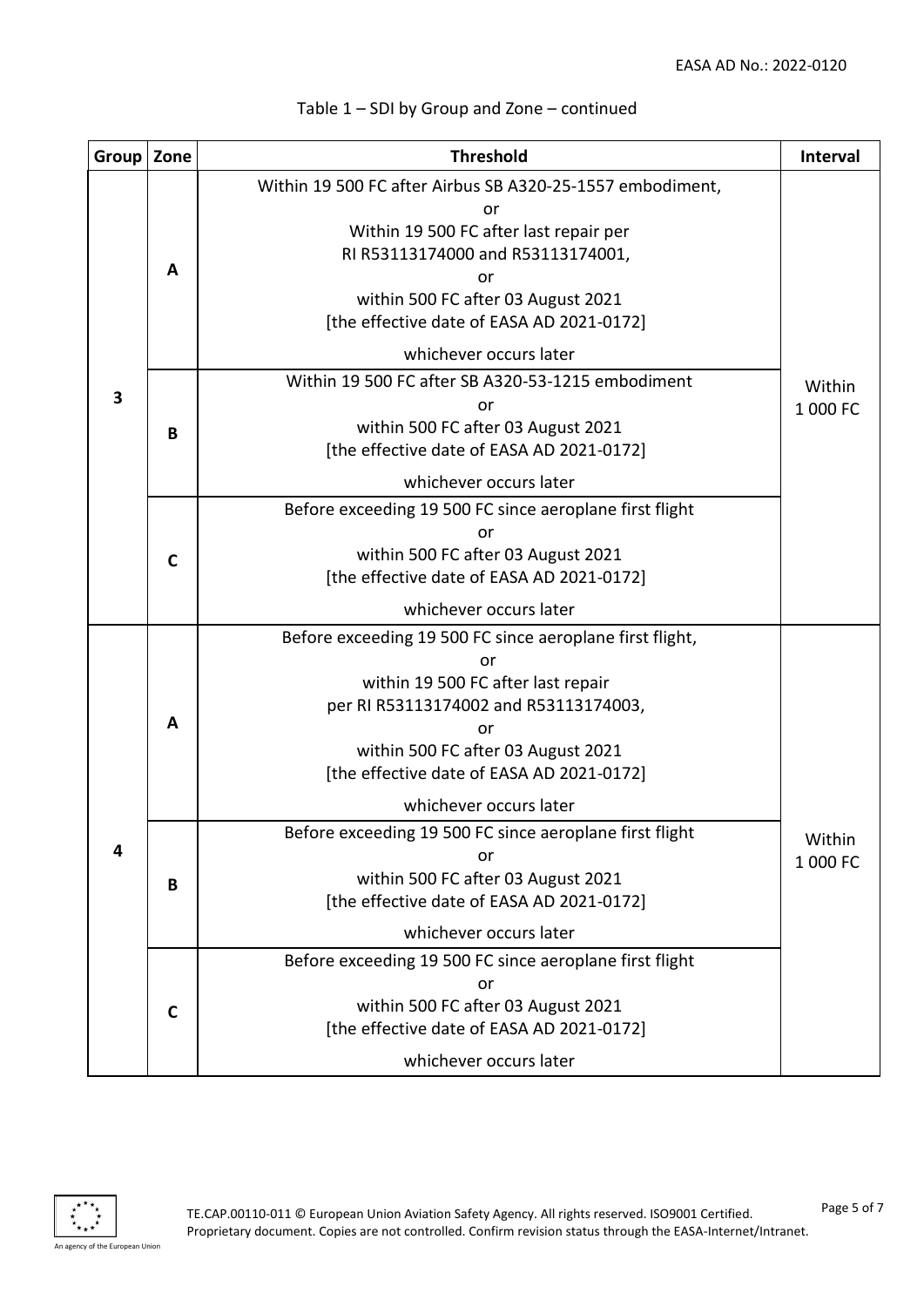### **Corrective Action(s):**

(2) If, during any inspection as required by paragraph (1) of this AD, any discrepancy is detected, accomplish the applicable corrective action(s) within the compliance time as specified in, and in accordance with the instructions of, the SB.

# **Credit:**

- (3) Inspections and corrective action(s), accomplished on an aeroplane before the effective date of this AD in accordance with the instructions of Airbus SB A320-25-1BKJ at Revision 02 or Revision 03, are acceptable to comply with the requirements of paragraph (1) and (2) of this AD for that aeroplane. From the effective date of this AD, corrective actions have to be accomplished in accordance with the instructions of the SB.
- (4) For Group 2 aeroplanes on which damage was previously found during SDI, but not on lateral fittings: Accomplishment on an aeroplane, before the effective date of this AD, of Airbus SB A320-53-1215 only (instead of accomplishment of Airbus SB A320-53-1215 concurrently with RI R53113174000 and RI R53113174001) in accordance with the instructions of Airbus SB A320-25-1BKJ Revision 02, is acceptable to comply with the requirements of paragraph (2) of this AD for that aeroplane. See Note 2 for subsequent inspection intervals.

# **Reporting:**

(5) Within 90 days after accomplishment of each SDI as required by paragraph (1) of this AD, or within 90 days after the effective date of this AD, whichever occurs later, report the inspection results (including no findings for the first inspection only) to Airbus. Using the inspection report attached to Airbus SB A320-25-1BKJ Revision 02, or Revision 03, or Revision 04 is an acceptable method to comply with this requirement.

#### **Terminating Action:**

(6) None.

#### **Ref. Publications:**

Airbus SB A320-25A1555 Revision 03 dated 28 February 2012.

Airbus SB A320-25-1557 original issue dated 14 June 2007, or Revision 01 dated 07 February 2008, or Revision 02 dated 05 November 2008, or Revision 03 dated 01 July 2013.

Airbus SB A320-53-1215 original issue dated 05 November 2008, or Revision 01 dated 26 July 2013.

Airbus SB A320-25-1BKJ Revision 02 dated 09 April 2020, or Revision 03 dated 17 February 2022, or Revision 04 dated 29 April 2022.

The use of later approved revisions of the above-mentioned documents is acceptable for compliance with the requirements of this AD.

#### **Remarks:**

1. If requested and appropriately substantiated, EASA can approve Alternative Methods of Compliance for this AD.